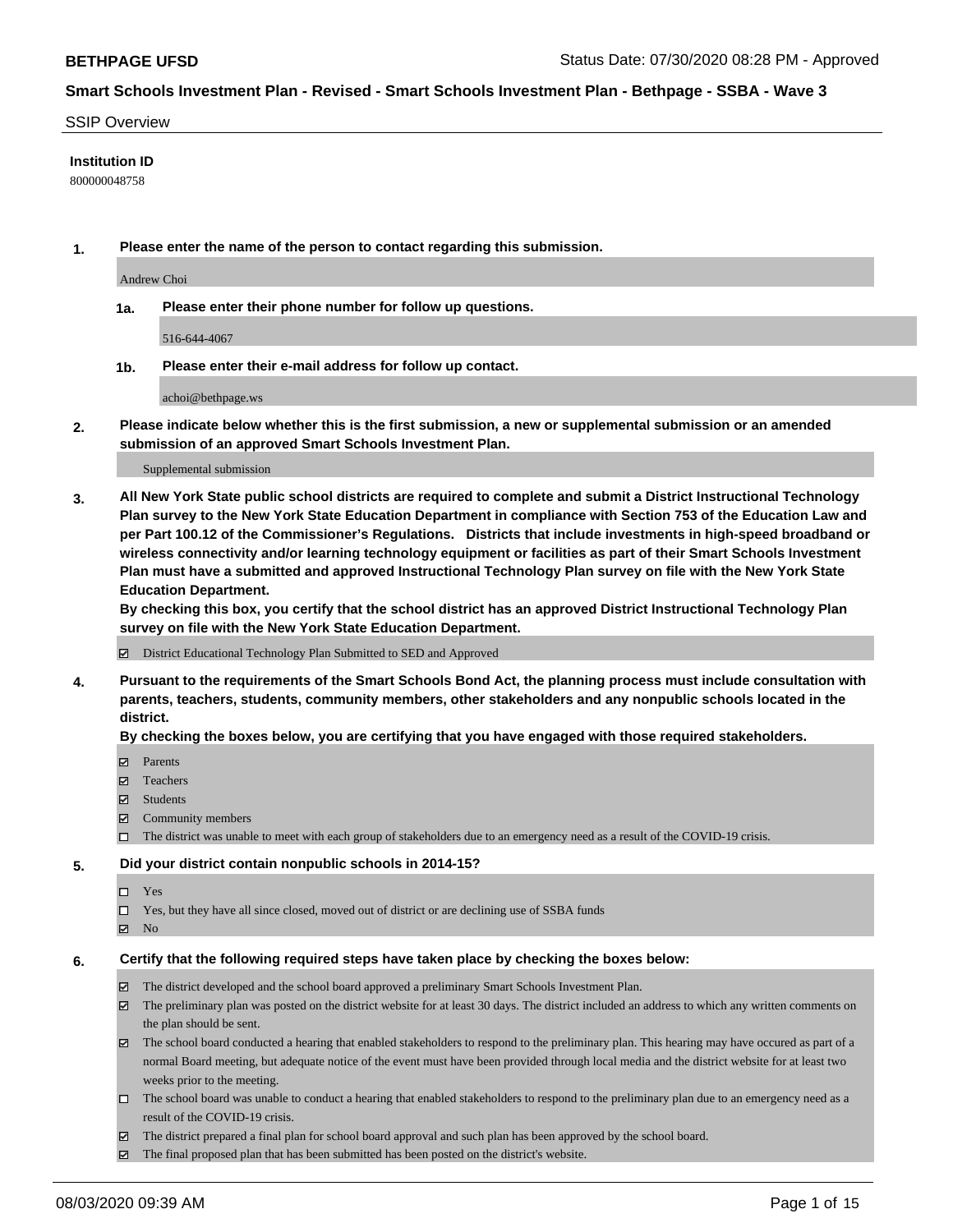SSIP Overview

**6a. Please upload the proposed Smart Schools Investment Plan (SSIP) that was posted on the district's website, along with any supporting materials. Note that this should be different than your recently submitted Educational Technology Survey. The Final SSIP, as approved by the School Board, should also be posted on the website and remain there during the course of the projects contained therein.**

Smart Schools Initial Investment Plan - Wave 3 REVISED.pdf

**6b. Enter the webpage address where the final Smart Schools Investment Plan is posted. The Plan should remain posted for the life of the included projects.**

www.bethpagecommunity.com/departments/technology\_\_bethpage

**7. Please enter an estimate of the total number of students and staff that will benefit from this Smart Schools Investment Plan based on the cumulative projects submitted to date.**

3,016

**8. An LEA/School District may partner with one or more other LEA/School Districts to form a consortium to pool Smart Schools Bond Act funds for a project that meets all other Smart School Bond Act requirements. Each school district participating in the consortium will need to file an approved Smart Schools Investment Plan for the project and submit a signed Memorandum of Understanding that sets forth the details of the consortium including the roles of each respective district.**

 $\Box$  The district plans to participate in a consortium to partner with other school district(s) to implement a Smart Schools project.

### **9. Please enter the name and 6-digit SED Code for each LEA/School District participating in the Consortium.**

| Partner LEA/District | <b>ISED BEDS Code</b> |
|----------------------|-----------------------|
| (No Response)        | (No Response)         |

### **10. Please upload a signed Memorandum of Understanding with all of the participating Consortium partners.**

(No Response)

### **11. Your district's Smart Schools Bond Act Allocation is:**

\$1,128,764

### **12. Final 2014-15 BEDS Enrollment to calculate Nonpublic Sharing Requirement**

|            | Public Enrollment | Nonpublic Enrollment | Total Enrollment | Nonpublic Percentage |
|------------|-------------------|----------------------|------------------|----------------------|
| Enrollment | 2.896             |                      | 2.896.00         | 0.00                 |

**13. This table compares each category budget total, as entered in that category's page, to the total expenditures listed in the category's expenditure table. Any discrepancies between the two must be resolved before submission.**

|                                          | Sub-Allocations | <b>Expenditure Totals</b> | <b>Difference</b> |
|------------------------------------------|-----------------|---------------------------|-------------------|
| <b>School Connectivity</b>               | 0.00            | 0.00                      | 0.00              |
| Connectivity Projects for<br>Communities | 0.00            | 0.00                      | 0.00              |
| Classroom Technology                     | 279,944.00      | 279,944.00                | 0.00              |
| Pre-Kindergarten Classrooms              | 0.00            | 0.00                      | 0.00              |
| Replace Transportable<br>Classrooms      | 0.00            | 0.00                      | 0.00              |
| High-Tech Security Features              | 0.00            | 0.00                      | 0.00              |
| Nonpublic Loan                           | 0.00            | 0.00                      | 0.00              |
| Totals:                                  |                 |                           |                   |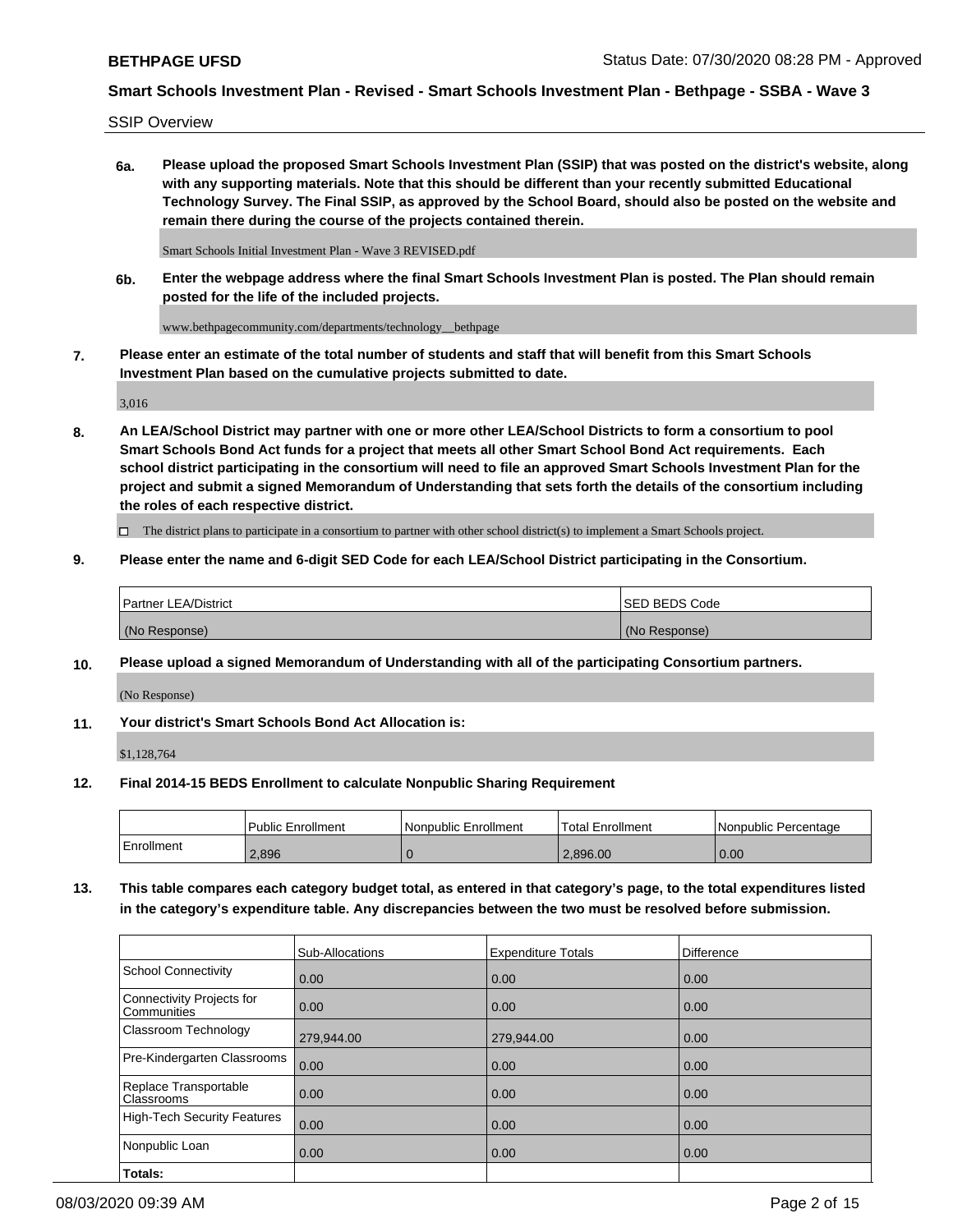SSIP Overview

| 279,944                | 279,944            | 0          |
|------------------------|--------------------|------------|
| <b>Sub-Allocations</b> | Expenditure Totals | Difference |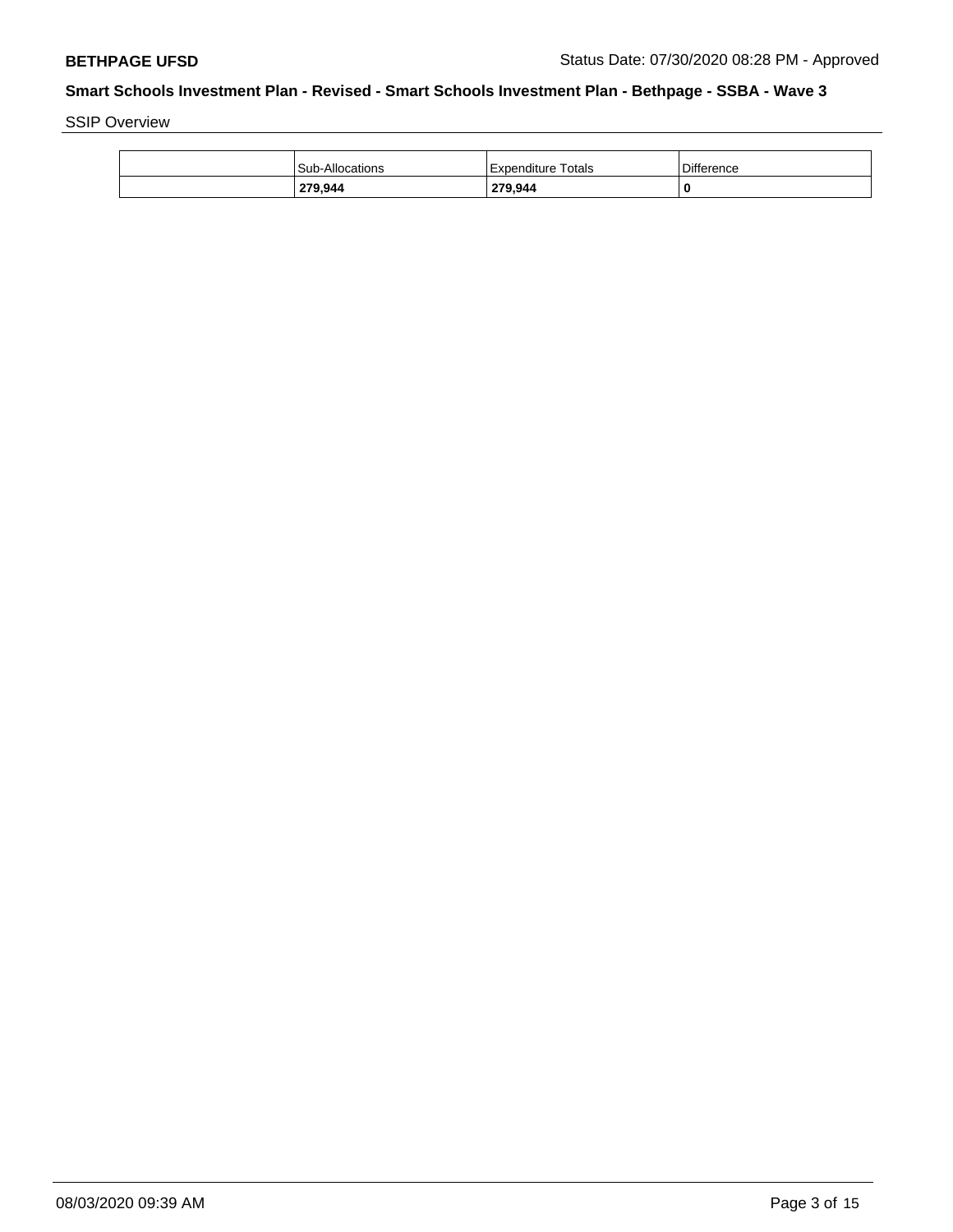School Connectivity

- **1. In order for students and faculty to receive the maximum benefit from the technology made available under the Smart Schools Bond Act, their school buildings must possess sufficient connectivity infrastructure to ensure that devices can be used during the school day. Smart Schools Investment Plans must demonstrate that:**
	- **• sufficient infrastructure that meets the Federal Communications Commission's 100 Mbps per 1,000 students standard currently exists in the buildings where new devices will be deployed, or**
	- **• is a planned use of a portion of Smart Schools Bond Act funds, or**
	- **• is under development through another funding source.**

**Smart Schools Bond Act funds used for technology infrastructure or classroom technology investments must increase the number of school buildings that meet or exceed the minimum speed standard of 100 Mbps per 1,000 students and staff within 12 months. This standard may be met on either a contracted 24/7 firm service or a "burstable" capability. If the standard is met under the burstable criteria, it must be:**

**1. Specifically codified in a service contract with a provider, and**

**2. Guaranteed to be available to all students and devices as needed, particularly during periods of high demand, such as computer-based testing (CBT) periods.**

**Please describe how your district already meets or is planning to meet this standard within 12 months of plan submission.**

(No Response)

**1a. If a district believes that it will be impossible to meet this standard within 12 months, it may apply for a waiver of this requirement, as described on the Smart Schools website. The waiver must be filed and approved by SED prior to submitting this survey.**

 $\Box$  By checking this box, you are certifying that the school district has an approved waiver of this requirement on file with the New York State Education Department.

**2. Connectivity Speed Calculator (Required). If the district currently meets the required speed, enter "Currently Met" in the last box: Expected Date When Required Speed Will be Met.**

|                  | l Number of     | Required Speed | Current Speed in | <b>Expected Speed</b> | <b>Expected Date</b>                |
|------------------|-----------------|----------------|------------------|-----------------------|-------------------------------------|
|                  | <b>Students</b> | l in Mbps      | <b>Mbps</b>      | to be Attained        | When Required                       |
|                  |                 |                |                  |                       | Within 12 Months ISpeed Will be Met |
| Calculated Speed | (No Response)   | 0.00           | (No Response)    | (No Response)         | (No Response)                       |

**3. Describe how you intend to use Smart Schools Bond Act funds for high-speed broadband and/or wireless connectivity projects in school buildings.**

(No Response)

**4. Describe the linkage between the district's District Instructional Technology Plan and how the proposed projects will improve teaching and learning. (There should be a link between your response to this question and your responses to Question 1 in Section IV - NYSED Initiatives Alignment: "Explain how the district use of instructional technology will serve as a part of a comprehensive and sustained effort to support rigorous academic standards attainment and performance improvement for students."** 

**Your answer should also align with your answers to the questions in Section II - Strategic Technology Planning and the associated Action Steps in Section III - Action Plan.)**

(No Response)

**5. If the district wishes to have students and staff access the Internet from wireless devices within the school building, or in close proximity to it, it must first ensure that it has a robust Wi-Fi network in place that has sufficient bandwidth to meet user demand.**

**Please describe how you have quantified this demand and how you plan to meet this demand.**

(No Response)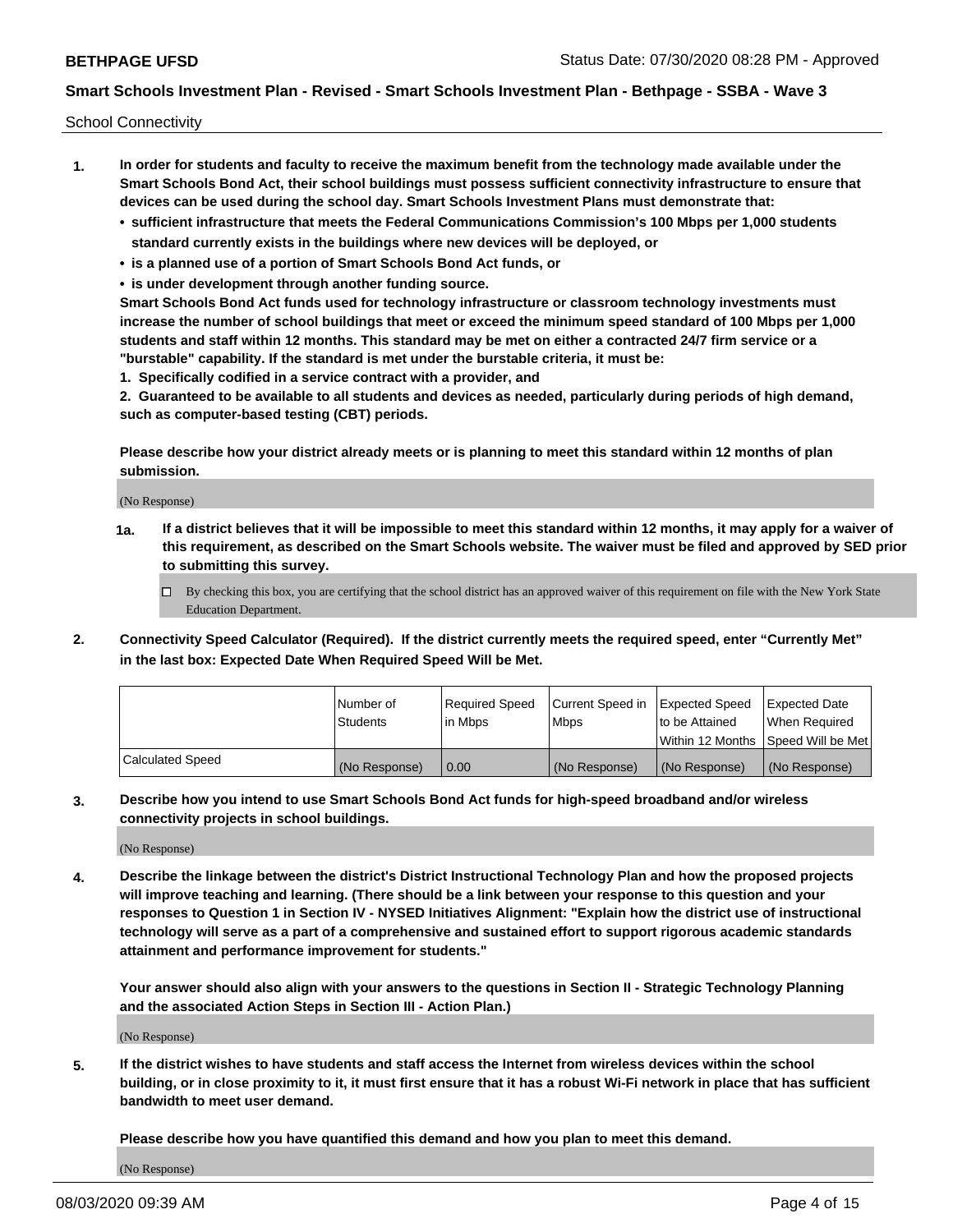School Connectivity

**6. Smart Schools plans with any expenditures in the School Connectivity category require a project number from the Office of Facilities Planning. Districts must submit an SSBA LOI and receive project numbers prior to submitting the SSIP. As indicated on the LOI, some projects may be eligible for a streamlined review and will not require a building permit.**

**Please indicate on a separate row each project number given to you by the Office of Facilities Planning.**

| Project Number |  |
|----------------|--|
| (No Response)  |  |

**7. Certain high-tech security and connectivity infrastructure projects may be eligible for an expedited review process as determined by the Office of Facilities Planning.**

### **Was your project deemed eligible for streamlined review?**

(No Response)

### **8. Include the name and license number of the architect or engineer of record.**

| Name          | License Number |
|---------------|----------------|
| (No Response) | (No Response)  |

### **9. Public Expenditures – Loanable (Counts toward the nonpublic loan calculation)**

| Select the allowable expenditure type.<br>Repeat to add another item under each type. | <b>PUBLIC</b> Items to be<br>l Purchased | Quantity           | Cost Per Item    | <b>Total Cost</b> |
|---------------------------------------------------------------------------------------|------------------------------------------|--------------------|------------------|-------------------|
| (No Response)                                                                         | (No Response)                            | l (No<br>Response) | (No<br>Response) | $\overline{0.00}$ |
|                                                                                       |                                          | O                  | 0.00             |                   |

### **10. Public Expenditures – Non-Loanable (Does not count toward nonpublic loan calculation)**

| Select the allowable expenditure<br>type.      | <b>PUBLIC</b> Items to be purchased | Quantity      | Cost per Item | <b>Total Cost</b> |
|------------------------------------------------|-------------------------------------|---------------|---------------|-------------------|
| Repeat to add another item under<br>each type. |                                     |               |               |                   |
| (No Response)                                  | (No Response)                       | (No Response) | (No Response) | 0.00              |
|                                                |                                     |               | 0.00          |                   |

### **11. Final 2014-15 BEDS Enrollment to calculate Nonpublic Sharing Requirement (no changes allowed.)**

|            | Public Enrollment | l Nonpublic Enrollment | <b>Total Enrollment</b> | Nonpublic Percentage |
|------------|-------------------|------------------------|-------------------------|----------------------|
| Enrollment | 2.896             |                        | 2.896.00                | 0.00                 |

### **12. Total Public Budget - Loanable (Counts toward the nonpublic loan calculation)**

|                                               | Public Allocations | <b>Estimated Nonpublic Loan</b><br>Amount | Estimated Total Sub-Allocations |
|-----------------------------------------------|--------------------|-------------------------------------------|---------------------------------|
| Network/Access Costs                          | (No Response)      | 0.00                                      | 0.00                            |
| School Internal Connections and<br>Components | (No Response)      | 0.00                                      | 0.00                            |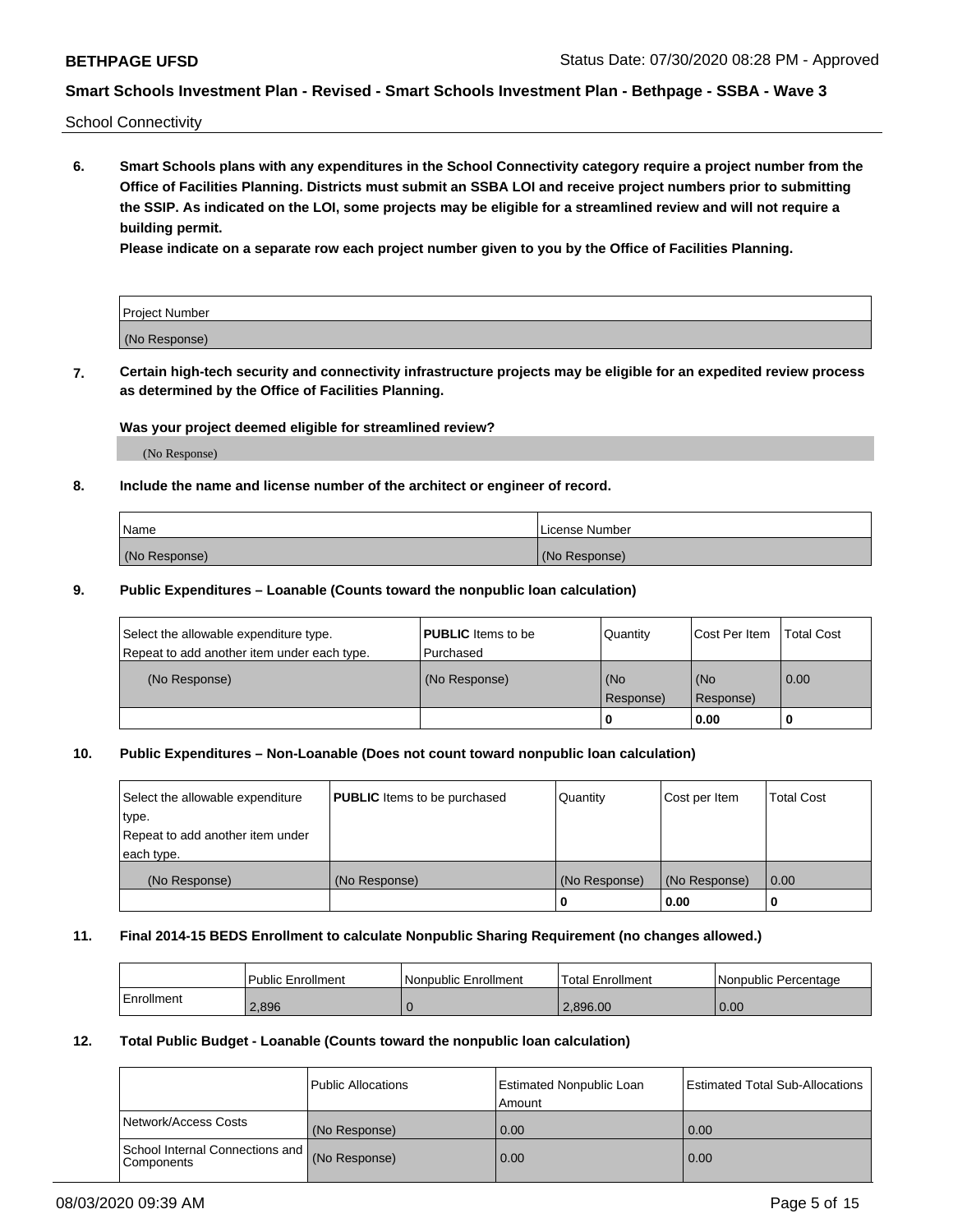School Connectivity

|         | Public Allocations | <b>Estimated Nonpublic Loan</b><br>l Amount | <b>Estimated Total Sub-Allocations</b> |
|---------|--------------------|---------------------------------------------|----------------------------------------|
| l Other | (No Response)      | 0.00                                        | 0.00                                   |
| Totals: | 0.00               | 0                                           |                                        |

## **13. Total Public Budget – Non-Loanable (Does not count toward the nonpublic loan calculation)**

|                                                   | Sub-<br>Allocation |
|---------------------------------------------------|--------------------|
| Network/Access Costs                              | (No Response)      |
| Outside Plant Costs                               | (No Response)      |
| <b>School Internal Connections and Components</b> | (No Response)      |
| Professional Services                             | (No Response)      |
| Testing                                           | (No Response)      |
| <b>Other Upfront Costs</b>                        | (No Response)      |
| <b>Other Costs</b>                                | (No Response)      |
| Totals:                                           | 0.00               |

## **14. School Connectivity Totals**

|                          | Total Sub-Allocations |
|--------------------------|-----------------------|
| Total Loanable Items     | 0.00                  |
| Total Non-Ioanable Items | 0.00                  |
| Totals:                  | 0                     |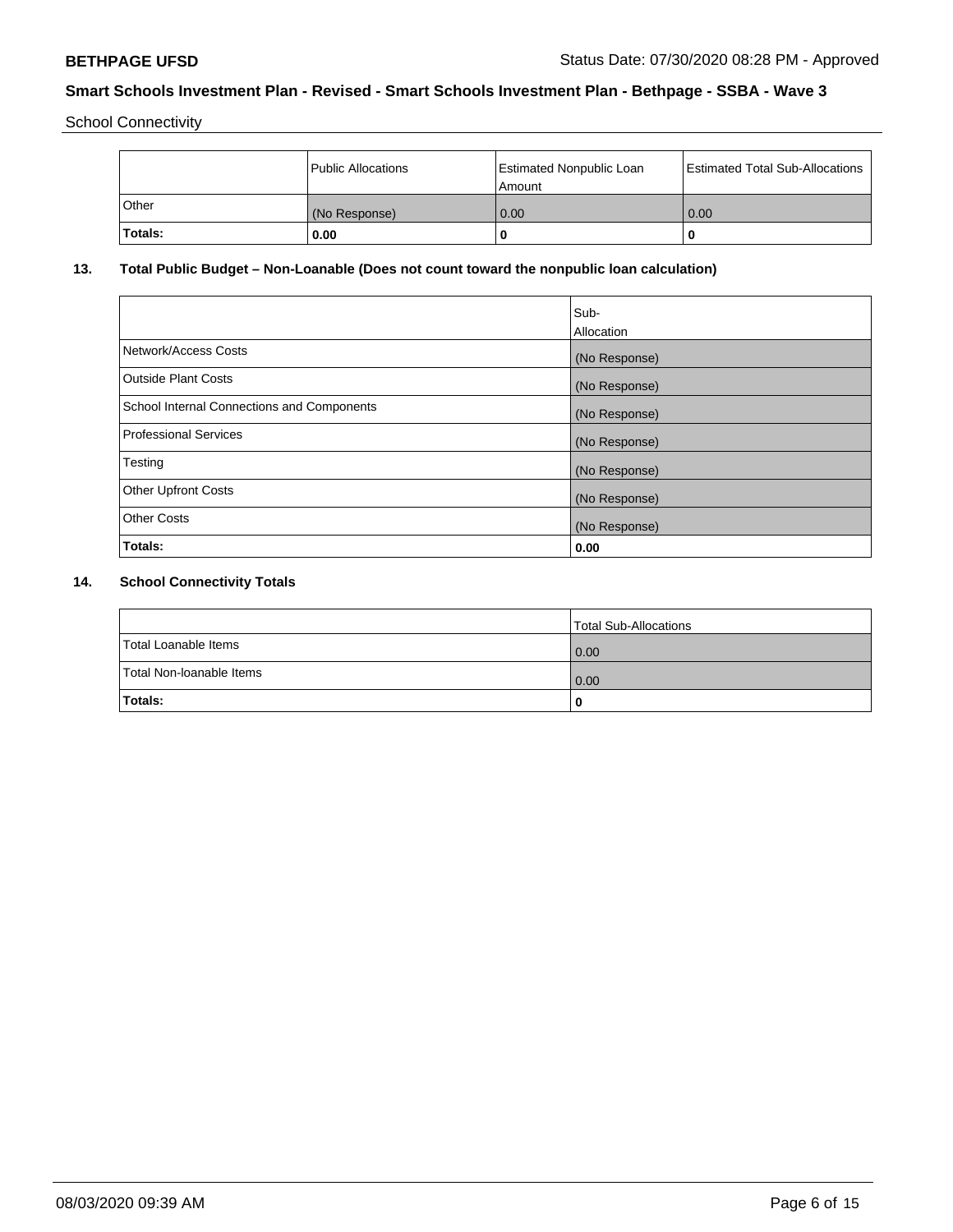Community Connectivity (Broadband and Wireless)

**1. Describe how you intend to use Smart Schools Bond Act funds for high-speed broadband and/or wireless connectivity projects in the community.**

(No Response)

**2. Please describe how the proposed project(s) will promote student achievement and increase student and/or staff access to the Internet in a manner that enhances student learning and/or instruction outside of the school day and/or school building.**

(No Response)

**3. Community connectivity projects must comply with all the necessary local building codes and regulations (building and related permits are not required prior to plan submission).**

 $\Box$  I certify that we will comply with all the necessary local building codes and regulations.

**4. Please describe the physical location of the proposed investment.**

(No Response)

**5. Please provide the initial list of partners participating in the Community Connectivity Broadband Project, along with their Federal Tax Identification (Employer Identification) number.**

| <b>Project Partners</b> | l Federal ID # |
|-------------------------|----------------|
| (No Response)           | (No Response)  |

**6. Please detail the type, quantity, per unit cost and total cost of the eligible items under each sub-category.**

| Select the allowable expenditure | Item to be purchased | Quantity      | Cost per Item | <b>Total Cost</b> |
|----------------------------------|----------------------|---------------|---------------|-------------------|
| type.                            |                      |               |               |                   |
| Repeat to add another item under |                      |               |               |                   |
| each type.                       |                      |               |               |                   |
| (No Response)                    | (No Response)        | (No Response) | (No Response) | 0.00              |
|                                  |                      | U             | 0.00          | -0                |

**7. If you are submitting an allocation for Community Connectivity, complete this table.**

**Note that the calculated Total at the bottom of the table must equal the Total allocation for this category that you entered in the SSIP Overview overall budget.**

|                                    | Sub-Allocation |
|------------------------------------|----------------|
| Network/Access Costs               | (No Response)  |
| Outside Plant Costs                | (No Response)  |
| <b>Tower Costs</b>                 | (No Response)  |
| <b>Customer Premises Equipment</b> | (No Response)  |
| <b>Professional Services</b>       | (No Response)  |
| Testing                            | (No Response)  |
| <b>Other Upfront Costs</b>         | (No Response)  |
| <b>Other Costs</b>                 | (No Response)  |
| Totals:                            | 0.00           |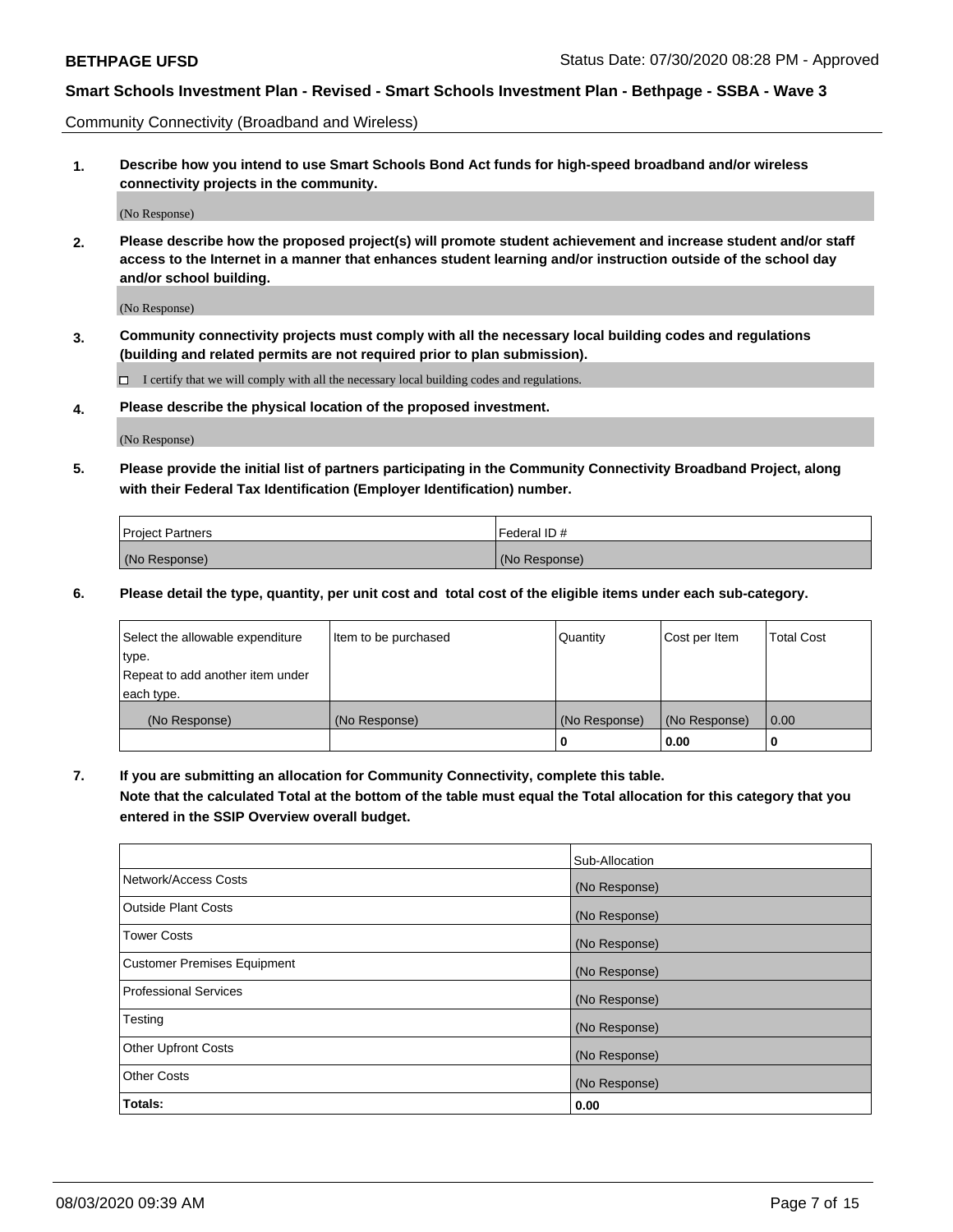### Classroom Learning Technology

**1. In order for students and faculty to receive the maximum benefit from the technology made available under the Smart Schools Bond Act, their school buildings must possess sufficient connectivity infrastructure to ensure that devices can be used during the school day. Smart Schools Investment Plans must demonstrate that sufficient infrastructure that meets the Federal Communications Commission's 100 Mbps per 1,000 students standard currently exists in the buildings where new devices will be deployed, or is a planned use of a portion of Smart Schools Bond Act funds, or is under development through another funding source. Smart Schools Bond Act funds used for technology infrastructure or classroom technology investments must increase the number of school buildings that meet or exceed the minimum speed standard of 100 Mbps per 1,000 students and staff within 12 months. This standard may be met on either a contracted 24/7 firm service or a "burstable" capability. If the standard is met under the burstable criteria, it must be:**

**1. Specifically codified in a service contract with a provider, and**

**2. Guaranteed to be available to all students and devices as needed, particularly during periods of high demand, such as computer-based testing (CBT) periods.**

**Please describe how your district already meets or is planning to meet this standard within 12 months of plan submission.**

Bethpage Schools is currently a member of the Nassau BOCES Bo-TIE network. Through this network, Bo-TIE provides member school districts with Internet Access through Lightower. As of March 2018, Bethpage Schools subscriber bandwidth is 400 Mbps (WAN) with 1 Gb connection between school buildings (LAN). The Bo-TIE network also has burstability built in, which allows Bethpage Schools to request additional bandwidth, as necessary. As of July 2019, our current bandwidth adequately supports 833 computers and 5,323 mobile devices that depend on our network to access the Internet and other network resources. Our current district enrollment is 3,017 students. We have acknowledged ConnectEd and the FCC's broadband goal of 100 Mbps per 1,000 students enrolled in our district and have taken the necessary measures to meet (and exceed) this speed standard based on our enrollment.

- **1a. If a district believes that it will be impossible to meet this standard within 12 months, it may apply for a waiver of this requirement, as described on the Smart Schools website. The waiver must be filed and approved by SED prior to submitting this survey.**
	- By checking this box, you are certifying that the school district has an approved waiver of this requirement on file with the New York State Education Department.
- **2. Connectivity Speed Calculator (Required). If the district currently meets the required speed, enter "Currently Met" in the last box: Expected Date When Required Speed Will be Met.**

|                  | Number of       | Required Speed | Current Speed in Expected Speed | to be Attained                       | <b>Expected Date</b> |
|------------------|-----------------|----------------|---------------------------------|--------------------------------------|----------------------|
|                  | <b>Students</b> | lin Mbps       | <b>Mbps</b>                     | Within 12 Months   Speed Will be Met | When Required        |
| Calculated Speed | 3,017           | 301.70         | 400                             | 400                                  | Currently Met        |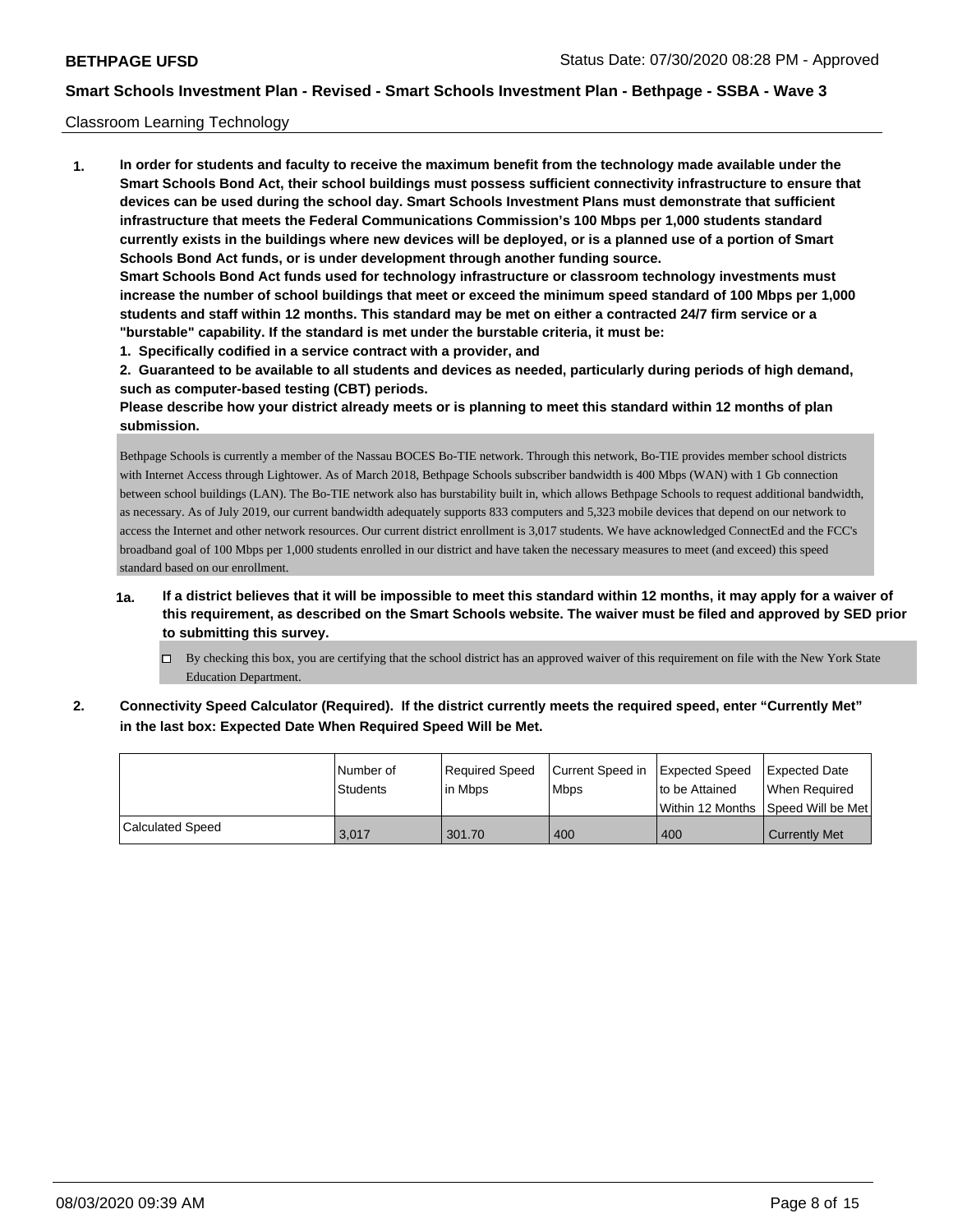### Classroom Learning Technology

**3. If the district wishes to have students and staff access the Internet from wireless devices within the school building, or in close proximity to it, it must first ensure that it has a robust Wi-Fi network in place that has sufficient bandwidth to meet user demand.**

**Please describe how you have quantified this demand and how you plan to meet this demand.**

Bethpage Schools currently has a 1:1 Google Chromebook initiative in Grades 1-12, where the Chromebooks in Grades 1-5 are 1:1 in school and the Chromebooks in Grades 6-12 are 1:1 in school and at home. Prior to Google Chromebook deployments, each of our five school building's wireless networks were upgraded to ensure that our teachers and students can use these devices to support teaching and learning. As of July 2019, our wireless network adequately supports the 5,323 Google Chromebooks and other mobile learning devices across the district.

- In our three elementary schools, wireless-N access points were installed in December 2012 and additional access points were added in March 2014 to facilitate Google Chromebook usage. In Summer 2019, wireless-N access points were upgrade to wireless-ac wave 2 access points and access points were furnished in Grades 1-2 classrooms to support our Google Chromebook initiative expansion.
- At John F. Kennedy Middle School, wireless capability was established in July 2008. In July 2013, the entire building was upgraded to wireless-N access points. There are now access points in every classroom, gymnasium, cafeteria, auditorium, and faculty work spaces. In Summer 2019, wireless-N access points were upgrade to wireless-ac wave 2 access points.
- At Bethpage High School, wireless capability was established in 2007. In 2014, wireless-ac wave 1 access points were installed prior to the first wave of the 1:1 Google Chromebook usage for Grade 9 students. There are now access points in every classroom, cafeteria, and most office spaces. In Summer 2019, wireless-N access points were upgrade to wireless-ac wave 2 access points.

In 2013, Bethpage Schools joined the Nassau BOCES Bo-TIE network to obtain Internet Access from Lightower. Bo-TIE has redundancy and burstability built in to allow subscriber school districts to request additional bandwidth from Nassau BOCES, as necessary. As of March 2018, Bethpage Schools subscriber bandwidth is 400 Mbps (WAN) with 1 Gb connection between school buildings (LAN).

**4. All New York State public school districts are required to complete and submit an Instructional Technology Plan survey to the New York State Education Department in compliance with Section 753 of the Education Law and per Part 100.12 of the Commissioner's Regulations.**

**Districts that include educational technology purchases as part of their Smart Schools Investment Plan must have a submitted and approved Instructional Technology Plan survey on file with the New York State Education Department.**

- By checking this box, you are certifying that the school district has an approved Instructional Technology Plan survey on file with the New York State Education Department.
- **5. Describe the devices you intend to purchase and their compatibility with existing or planned platforms or systems. Specifically address the adequacy of each facility's electrical, HVAC and other infrastructure necessary to install and support the operation of the planned technology.**

The SMART Board 6075 with iQ is a 75-inch interactive whiteboard. We plan to upgrade our existing combination of interactive whiteboards and ceiling-mounted projectors across the district. We have existing SMART Boards (600 series, 800 series, 6065 flat panel, 6075 flat panel) in our classrooms across the district and this model will remain compatible with existing and new Dell computer workstations. This interactive whiteboard requires 100V to 240V AC, 50 Hz to 60 Hz, which is within the power requirements our school district is able to furnish to use this technology in each classroom.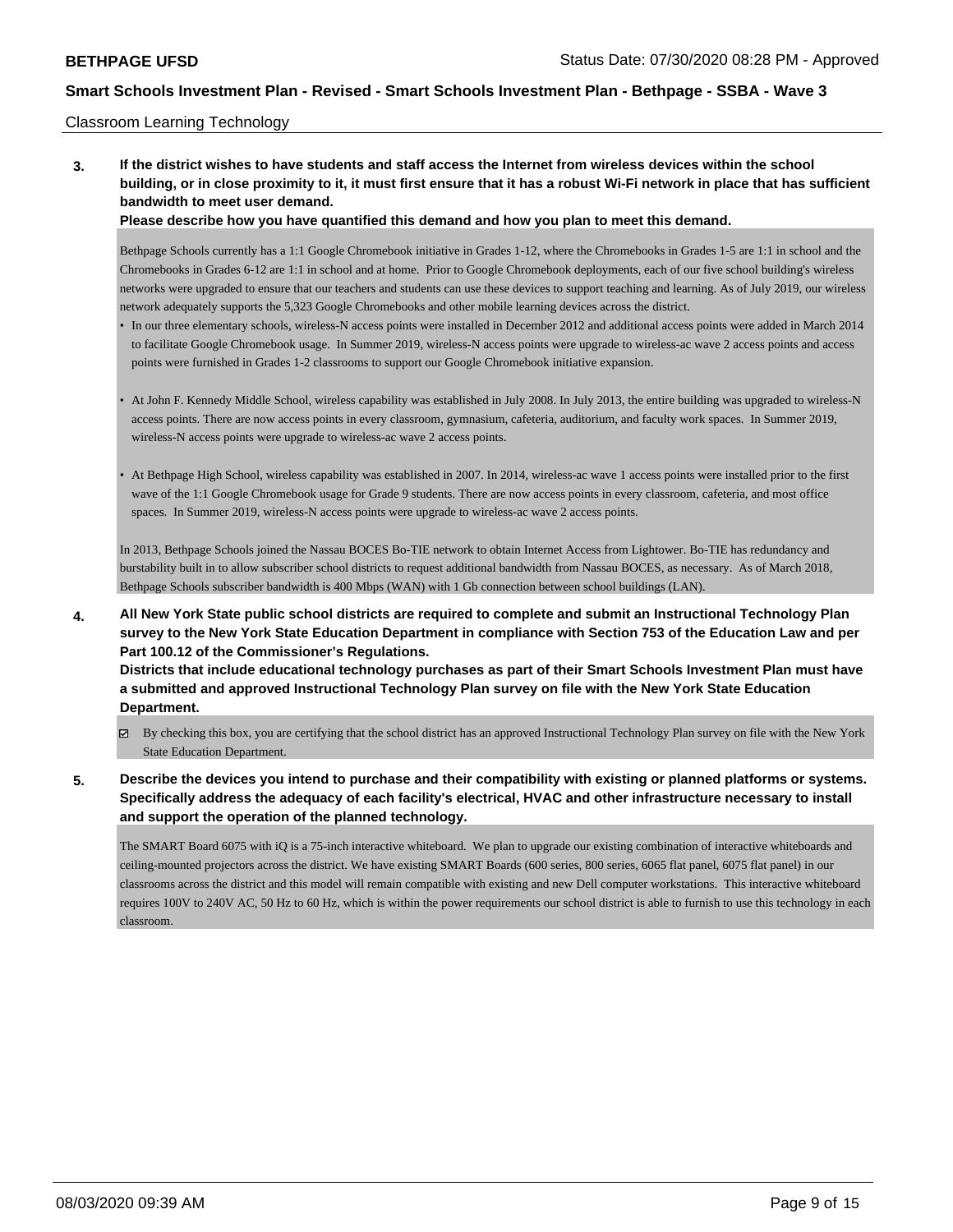### Classroom Learning Technology

- **6. Describe how the proposed technology purchases will:**
	- **> enhance differentiated instruction;**
	- **> expand student learning inside and outside the classroom;**
	- **> benefit students with disabilities and English language learners; and**
	- **> contribute to the reduction of other learning gaps that have been identified within the district.**

**The expectation is that districts will place a priority on addressing the needs of students who struggle to succeed in a rigorous curriculum. Responses in this section should specifically address this concern and align with the district's Instructional Technology Plan (in particular Question 2 of E. Curriculum and Instruction: "Does the district's instructional technology plan address the needs of students with disabilities to ensure equitable access to instruction, materials and assessments?" and Question 3 of the same section: "Does the district's instructional technology plan address the provision of assistive technology specifically for students with disabilities to ensure access to and participation in the general curriculum?")**

**In addition, describe how the district ensures equitable access to instruction, materials and assessments and participation in the general curriculum for both SWD and English Language Learners/Multilingual Learners (ELL/MLL) students.**

Our proposed acquisition of the interactive whiteboards will enhance differentiated instruction in a variety of ways. The interactive whiteboards allow for teachers to deliver engaging lessons that incorporate a wide array of resources including, but not limited to presentation software, audio/video, web-based resources, imagery/media, and databases to support our students with various learning modalities. Several of our district's classrooms have already utilized their interactive whiteboards in conjunction with a webcam to videoconference with other classrooms or professionals in the field, thereby expanding the walls of the classroom and enabling low-cost virtual field trips. The interactive nature of the whiteboard also allows for mutliple users to simultaneously interact while using the tool.

In our Instructional Technology Plan, Section IV (NYSED Initiatives Alignment), we spotlighted how our plan provides all students and staff with access to instructional technology tools to improve student learning, including access to assistive technology for students identified by their individualized education plans (IEP). Technology plans are developed for each student that requires assistive technology tools via the Committee on Special Education (CSE) process and reviewed throughout the school year.

The technology acquisitions will benefit students with disabilities and English language learners (ELL's) as this type of technology is extremely helpful in the learning process for these students and other groups of at-risk students to reduce any of the learning gaps as identified by our district. Our proposed acquisition of these interactive whiteboards will also contribute to our efforts to reduce other learning gaps that are identified by our district by supporting our ability to provide improved and real world applications, resources, materials, and access to information.

## **7. Where appropriate, describe how the proposed technology purchases will enhance ongoing communication with parents and other stakeholders and help the district facilitate technology-based regional partnerships, including distance learning and other efforts.**

The proposed acquisition of the interactive whiteboards will support our efforts to expand the walls of our classroom by providing the means to videoconference with other classrooms or professionals in the field (coupled with the use of a webcam) and take part in low-cost virtual field trips to support units of study.

Bethpage Schools is extremely fortunate to be located in close proximity to many corporate partners and community leaders. Some of these partners include Altice USA, Composite Prototype Center, and Hofstra University, who have mentored our students, visited and spoken to classes about colleges/careers, delivered cutting-edge technologies, and assisted us with planning for the future. We plan to maintain these vital community-based partnerships moving forward.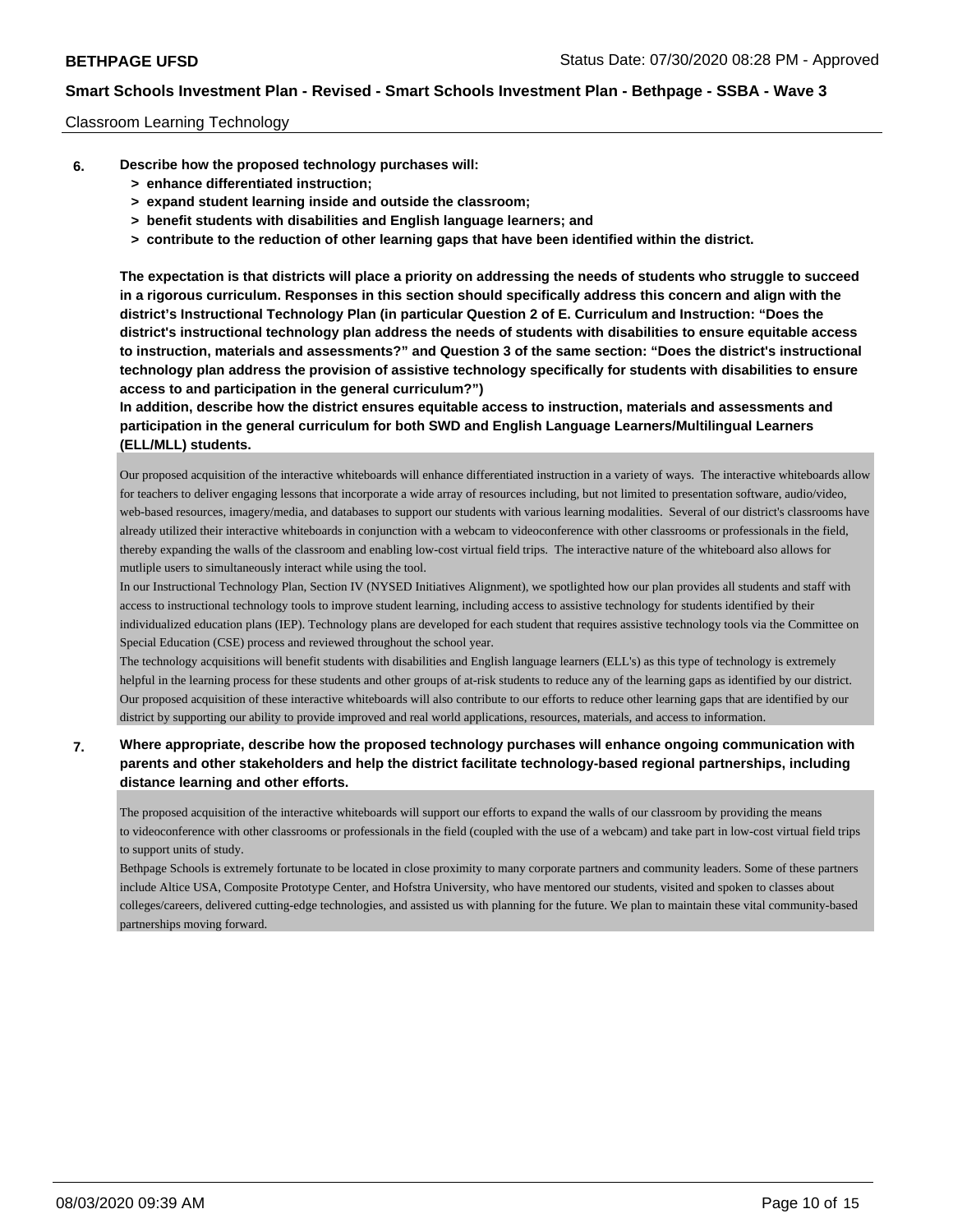### Classroom Learning Technology

**8. Describe the district's plan to provide professional development to ensure that administrators, teachers and staff can employ the technology purchased to enhance instruction successfully.**

**Note: This response should be aligned and expanded upon in accordance with your district's response to Question 1 of F. Professional Development of your Instructional Technology Plan: "Please provide a summary of professional development offered to teachers and staff, for the time period covered by this plan, to support technology to enhance teaching and learning. Please include topics, audience and method of delivery within your summary."**

In our Instructional Technology Plan, we spotlighted our Professional Learning Academy and partnerships with the InterCounty Teacher Center and the Nassau BOCES Digital Age Teaching and Education Program (formerly, Model Schools) to emphasize and support the ways in which instructional technology can be used to enhance a standards-based curriculum. The district's Director of Technology will continue to conduct ongoing workshops. We plan to continue to our partnerships with the aforementioned and continue to develop our own in-service course offerings and make professional learning opportunities available to all staff members on a push-in basis. Bethpage Schools will take advantage of Teacher Conference Days, develop in-service courses, and a summer training academy to ensure that staff members can successfully integrate instructional technology tools and discuss best practices and integration techniques to support 21st Century teaching and learning. The courses and workshops will be for topics such as:

| Buncee                                                                                     | KidOyo                                                                                                          | NWEA MAP (Measures of Academic Progress)<br>Reports |
|--------------------------------------------------------------------------------------------|-----------------------------------------------------------------------------------------------------------------|-----------------------------------------------------|
| Google Classroom: NEW Features and Working<br>Session to Build Your Classrooms for Day One | Lego Mindstorms EV3 Kits to Support STEM                                                                        | <b>ST</b> Math                                      |
| Google Level I Fundamentals Training &<br>Certification Course                             | New Teacher Workshop Series                                                                                     |                                                     |
| Google Level II Advanced Training &<br><b>Certification Course</b>                         | <b>NWEA: Creating Your Own Test Session</b><br>Buckets, Administering Your Own Test, and<br><b>New Features</b> |                                                     |

Bethpage Schools will continue to utilize My Learning Plan to track teacher professional learning hours and provide our teachers with a catalog of

offerings, whether they are developed and delivered by our staff, Nassau BOCES, or one of our other approved professional learning providers.

- **9. Districts must contact one of the SUNY/CUNY teacher preparation programs listed on the document on the left side of the page that supplies the largest number of the district's new teachers to request advice on innovative uses and best practices at the intersection of pedagogy and educational technology.**
	- By checking this box, you certify that you have contacted the SUNY/CUNY teacher preparation program that supplies the largest number of your new teachers to request advice on these issues.
	- **9a. Please enter the name of the SUNY or CUNY Institution that you contacted.**

SUNY Stonybrook

**9b. Enter the primary Institution phone number.**

631-632-7050

**9c. Enter the name of the contact person with whom you consulted and/or will be collaborating with on innovative uses of technology and best practices.**

Dr. Craig Markson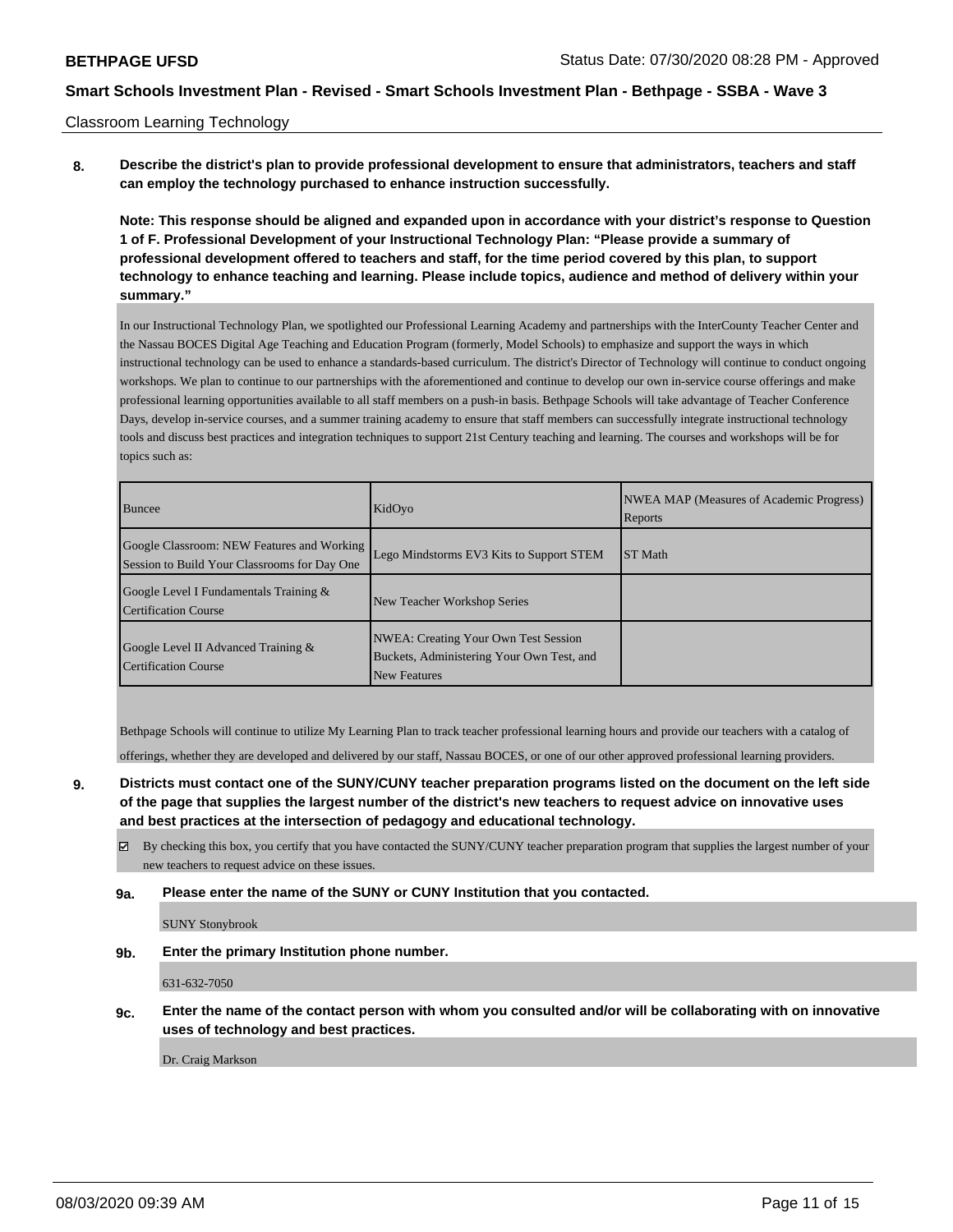### Classroom Learning Technology

**10. To ensure the sustainability of technology purchases made with Smart Schools funds, districts must demonstrate a long-term plan to maintain and replace technology purchases supported by Smart Schools Bond Act funds. This sustainability plan shall demonstrate a district's capacity to support recurring costs of use that are ineligible for Smart Schools Bond Act funding such as device maintenance, technical support, Internet and wireless fees, maintenance of hotspots, staff professional development, building maintenance and the replacement of incidental items. Further, such a sustainability plan shall include a long-term plan for the replacement of purchased devices and equipment at the end of their useful life with other funding sources.**

 $\boxtimes$  By checking this box, you certify that the district has a sustainability plan as described above.

**11. Districts must ensure that devices purchased with Smart Schools Bond funds will be distributed, prepared for use, maintained and supported appropriately. Districts must maintain detailed device inventories in accordance with generally accepted accounting principles.**

By checking this box, you certify that the district has a distribution and inventory management plan and system in place.

**12. Please detail the type, quantity, per unit cost and total cost of the eligible items under each sub-category.**

| Select the allowable expenditure           | Item to be Purchased              | Quantity | Cost per Item | Total Cost |
|--------------------------------------------|-----------------------------------|----------|---------------|------------|
| ∣type.<br>Repeat to add another item under |                                   |          |               |            |
| each type.<br>Interactive Whiteboards      | Smart Board 6075 Interactive Flat | 56       | 4.999.00      | 279.944.00 |
|                                            | Panel with iQ                     | 56       | 4,999.00      | 279,944    |

### **13. Final 2014-15 BEDS Enrollment to calculate Nonpublic Sharing Requirement (no changes allowed.)**

|            | l Public Enrollment | Nonpublic Enrollment | <b>Total Enrollment</b> | Nonpublic<br>l Percentage |
|------------|---------------------|----------------------|-------------------------|---------------------------|
| Enrollment | 2.896               |                      | 2,896.00                | 0.00                      |

## **14. If you are submitting an allocation for Classroom Learning Technology complete this table.**

| Totals:                  | 279,944.00                   | 0                                                                        | 279,944                                                       |
|--------------------------|------------------------------|--------------------------------------------------------------------------|---------------------------------------------------------------|
| <b>Other Costs</b>       | 0.00                         | 0.00                                                                     | 0.00                                                          |
| <b>Tablet Computers</b>  | 0.00                         | 0.00                                                                     | 0.00                                                          |
| <b>Laptop Computers</b>  | 0.00                         | 0.00                                                                     | 0.00                                                          |
| <b>Desktop Computers</b> | 0.00                         | 0.00                                                                     | 0.00                                                          |
| <b>Computer Servers</b>  | 0.00                         | 0.00                                                                     | 0.00                                                          |
| Interactive Whiteboards  | 279,944.00                   | 0.00                                                                     | 279,944.00                                                    |
|                          | Public School Sub-Allocation | <b>Estimated Nonpublic Loan</b><br>Amount<br>(Based on Percentage Above) | <b>Estimated Total Public and</b><br>Nonpublic Sub-Allocation |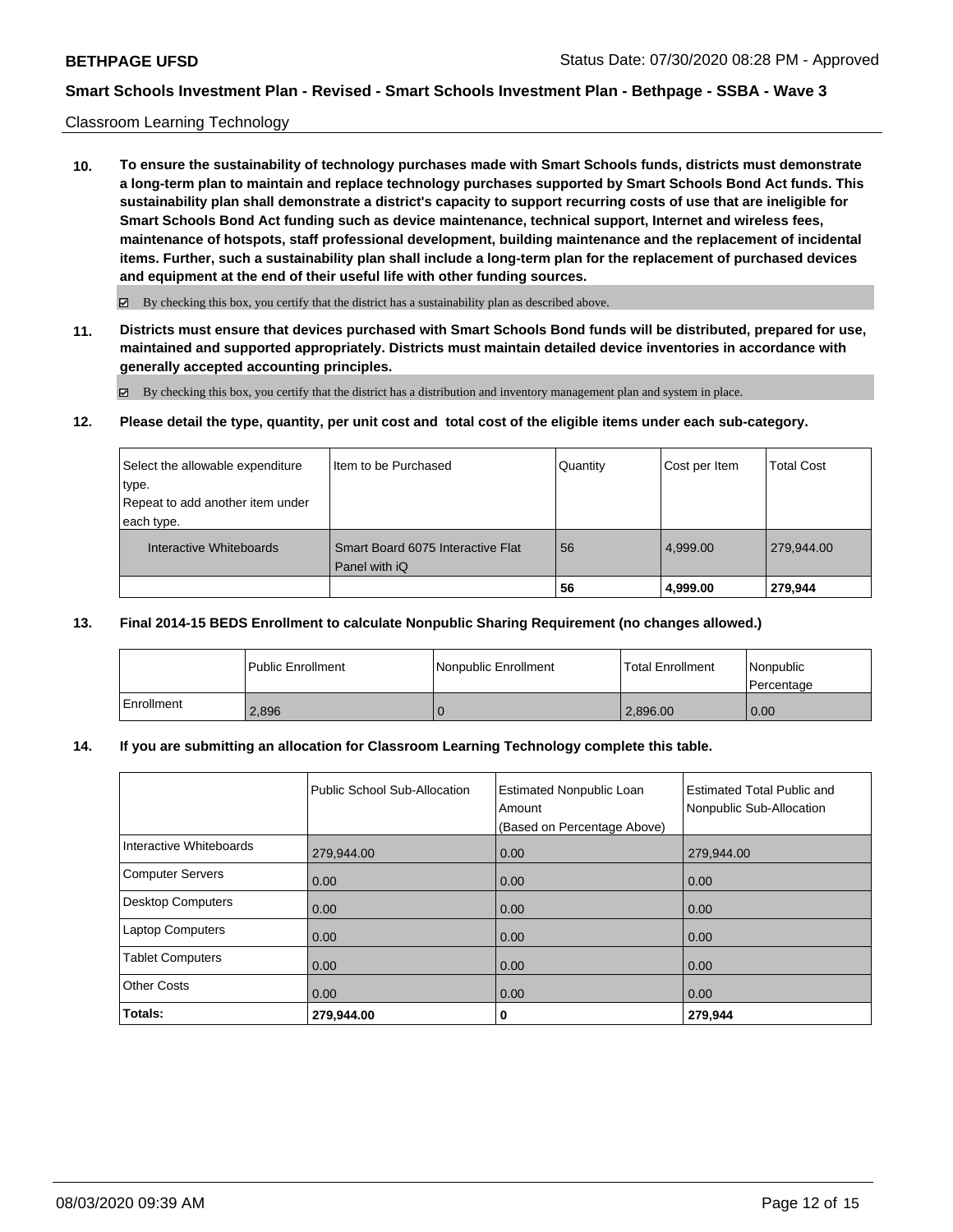### Pre-Kindergarten Classrooms

**1. Provide information regarding how and where the district is currently serving pre-kindergarten students and justify the need for additional space with enrollment projections over 3 years.**

(No Response)

- **2. Describe the district's plan to construct, enhance or modernize education facilities to accommodate prekindergarten programs. Such plans must include:**
	- **Specific descriptions of what the district intends to do to each space;**
	- **An affirmation that new pre-kindergarten classrooms will contain a minimum of 900 square feet per classroom;**
	- **The number of classrooms involved;**
	- **The approximate construction costs per classroom; and**
	- **Confirmation that the space is district-owned or has a long-term lease that exceeds the probable useful life of the improvements.**

(No Response)

**3. Smart Schools Bond Act funds may only be used for capital construction costs. Describe the type and amount of additional funds that will be required to support ineligible ongoing costs (e.g. instruction, supplies) associated with any additional pre-kindergarten classrooms that the district plans to add.**

(No Response)

**4. All plans and specifications for the erection, repair, enlargement or remodeling of school buildings in any public school district in the State must be reviewed and approved by the Commissioner. Districts that plan capital projects using their Smart Schools Bond Act funds will undergo a Preliminary Review Process by the Office of Facilities Planning.**

**Please indicate on a separate row each project number given to you by the Office of Facilities Planning.**

| Project Number |  |
|----------------|--|
| (No Response)  |  |
|                |  |

**5. Please detail the type, quantity, per unit cost and total cost of the eligible items under each sub-category.**

| Select the allowable expenditure | Item to be purchased | Quantity      | Cost per Item | <b>Total Cost</b> |
|----------------------------------|----------------------|---------------|---------------|-------------------|
| type.                            |                      |               |               |                   |
| Repeat to add another item under |                      |               |               |                   |
| each type.                       |                      |               |               |                   |
| (No Response)                    | (No Response)        | (No Response) | (No Response) | 0.00              |
|                                  |                      | U             | 0.00          |                   |

**6. If you have made an allocation for Pre-Kindergarten Classrooms, complete this table. Note that the calculated Total at the bottom of the table must equal the Total allocation for this category that you entered in the SSIP Overview overall budget.**

| Totals:                                  | 0.00           |
|------------------------------------------|----------------|
| <b>Other Costs</b>                       | (No Response)  |
| Enhance/Modernize Educational Facilities | (No Response)  |
| Construct Pre-K Classrooms               | (No Response)  |
|                                          | Sub-Allocation |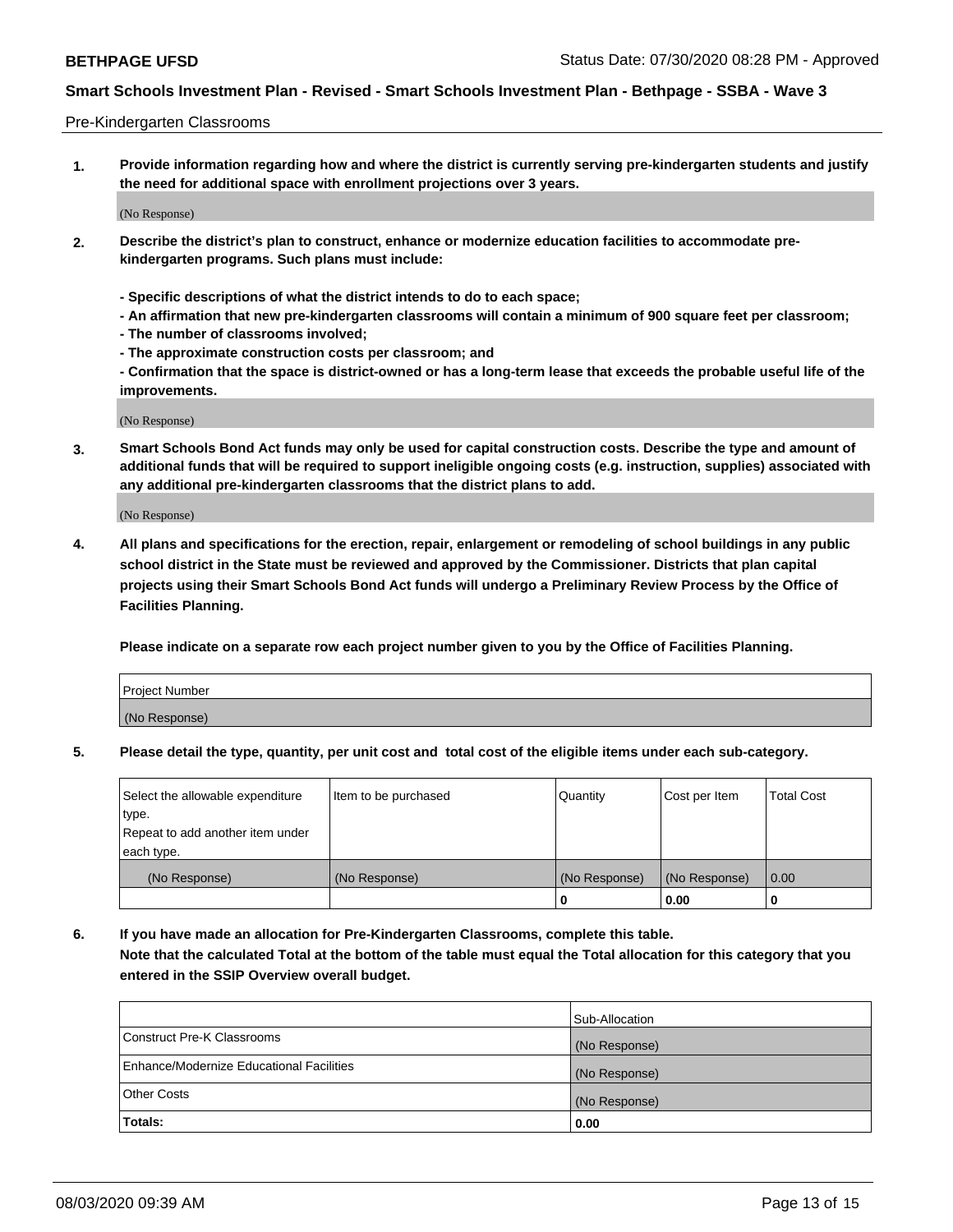Replace Transportable Classrooms

**1. Describe the district's plan to construct, enhance or modernize education facilities to provide high-quality instructional space by replacing transportable classrooms.**

(No Response)

**2. All plans and specifications for the erection, repair, enlargement or remodeling of school buildings in any public school district in the State must be reviewed and approved by the Commissioner. Districts that plan capital projects using their Smart Schools Bond Act funds will undergo a Preliminary Review Process by the Office of Facilities Planning.**

**Please indicate on a separate row each project number given to you by the Office of Facilities Planning.**

| Project Number |  |
|----------------|--|
|                |  |
|                |  |
|                |  |
|                |  |
| (No Response)  |  |
|                |  |
|                |  |
|                |  |

**3. For large projects that seek to blend Smart Schools Bond Act dollars with other funds, please note that Smart Schools Bond Act funds can be allocated on a pro rata basis depending on the number of new classrooms built that directly replace transportable classroom units.**

**If a district seeks to blend Smart Schools Bond Act dollars with other funds describe below what other funds are being used and what portion of the money will be Smart Schools Bond Act funds.**

(No Response)

**4. Please detail the type, quantity, per unit cost and total cost of the eligible items under each sub-category.**

| Select the allowable expenditure | Item to be purchased | Quantity      | Cost per Item | Total Cost |
|----------------------------------|----------------------|---------------|---------------|------------|
| ∣type.                           |                      |               |               |            |
| Repeat to add another item under |                      |               |               |            |
| each type.                       |                      |               |               |            |
| (No Response)                    | (No Response)        | (No Response) | (No Response) | 0.00       |
|                                  |                      | u             | 0.00          |            |

**5. If you have made an allocation for Replace Transportable Classrooms, complete this table. Note that the calculated Total at the bottom of the table must equal the Total allocation for this category that you entered in the SSIP Overview overall budget.**

|                                                | Sub-Allocation |
|------------------------------------------------|----------------|
| Construct New Instructional Space              | (No Response)  |
| Enhance/Modernize Existing Instructional Space | (No Response)  |
| Other Costs                                    | (No Response)  |
| Totals:                                        | 0.00           |